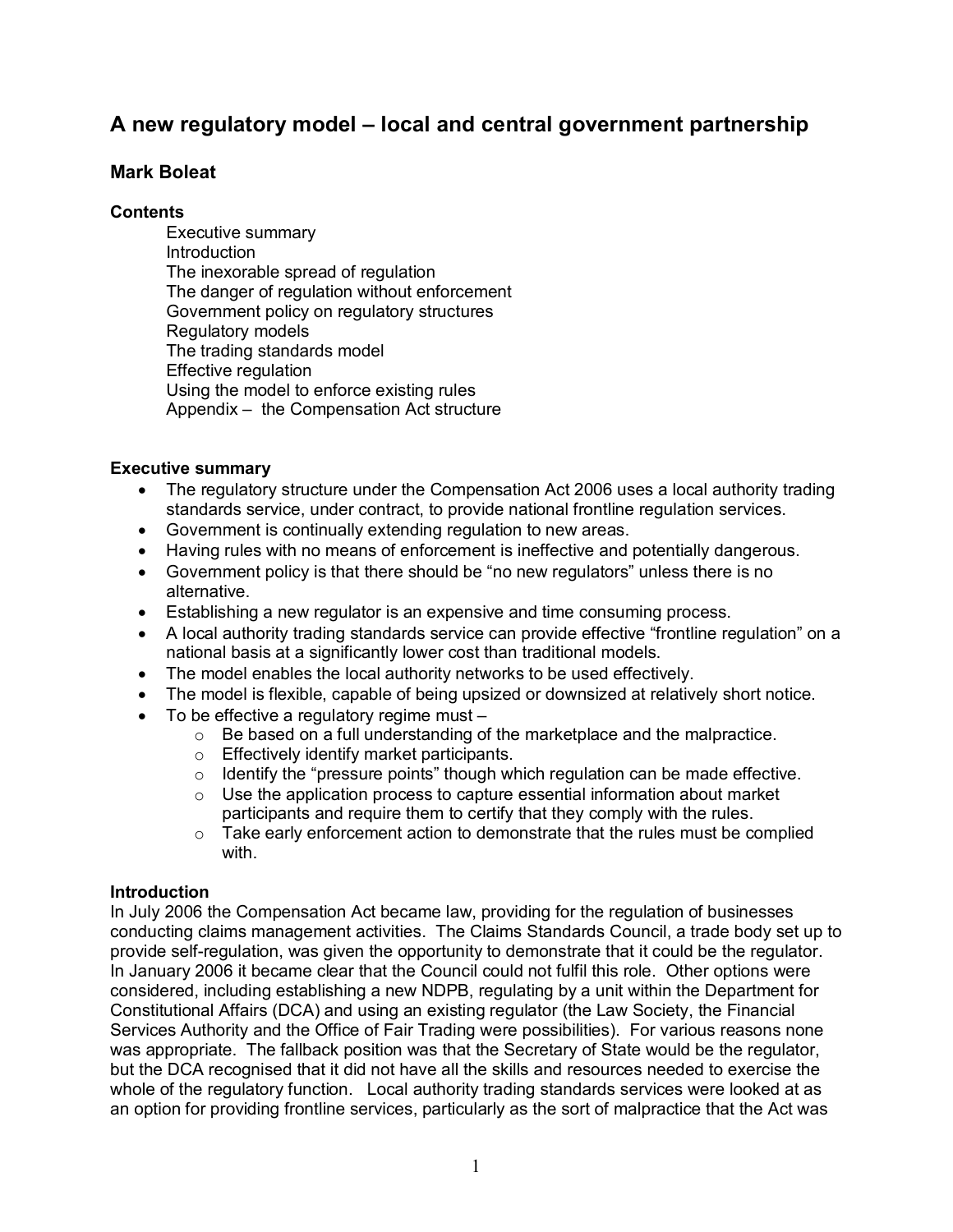intended to deal with (misleading advertising, aggressive selling, hidden costs etc) were the sort of activities that they dealt with all the time. This option gradually found favour, particularly as there was no obvious alternative, and as ministers were committed to introducing the regulatory regime by the end of the year.

The decision to go with the local authority option was taken in April 2006. Formally, the Secretary of State would be the Regulator. His powers would be exercised by a senior DCA official (a suitable qualified person on a short term contract) with frontline services (authorisation, monitoring, compliance and enforcement) being provided by a Monitoring and Compliance Unit (MCU) run by a local authority. Local authorities were invited to submit expressions of interest in running the MCU in July 2006 while the Bill was before Parliament. Three local authorities submitted proposals. Two local authorities were shortlisted and invited to submit proposals by September. Staffordshire County Council was appointed early in September and began work a few days later. DCA had meanwhile carried forward work on implementation and had appointed a Head of Regulation to be responsible for implementation. Applications for authorisation were invited from 30 November 2006, just five months after the Act received Royal Assent. It is intended that the offence of operating without authorisation will be implemented from April 2007.

The total cost of implementing the regulatory regime is around £0.8 million a year, most of which is in respect of the MCU. Most, if not all, of this will be recouped by authorisation fees. The Regulatory Impact Assessment that accompanied the Bill had estimated annual costs of £4.2 - £4.7 million for an NDPB and £1.5 - £2.1 million for a frontline regulator with oversight by the Secretary of State.

The speed and cost of putting the arrangements in place compare very favourably with the alternatives, particularly that of establishing a new NDPB.

The arrangements are described in more detail in the Appendix.

### **The inexorable spread of regulation**

It may be argued that as the government is committed to reduce the regulatory burden there is no need to consider new regulatory models. However, this would be unwise. Even if the burden is reduced there is still a case for looking at more effective models for managing existing regulations. And in practice regulation will continually be extended to new fields, both as new issues arise which require regulation and as ministers respond to pressure to regulate when malpractice is identified.

Among the new regulatory regimes that have been set up over the last few years or which are in the process of being established are –

- · Regulation of gangmasters under the Gangmasters Licensing Act 2004.
- · Regulation of claims management businesses under the Compensation Act 2006.
- · Further regulation of estate agents through the Consumers, Estate Agents and Consumer Redress Bill currently before Parliament.
- Regulation of money service businesses, on which the Treasury is currently consulting.
- · A new regulatory structure for the legal services industry.
- Regulation of home reversion plans by the FSA.

### **The danger of regulation without enforcement**

When something goes wrong there is always pressure on government to introduce legislation to regulate the activity. Legislation is sometimes seen as a solution in itself, as if by passing a law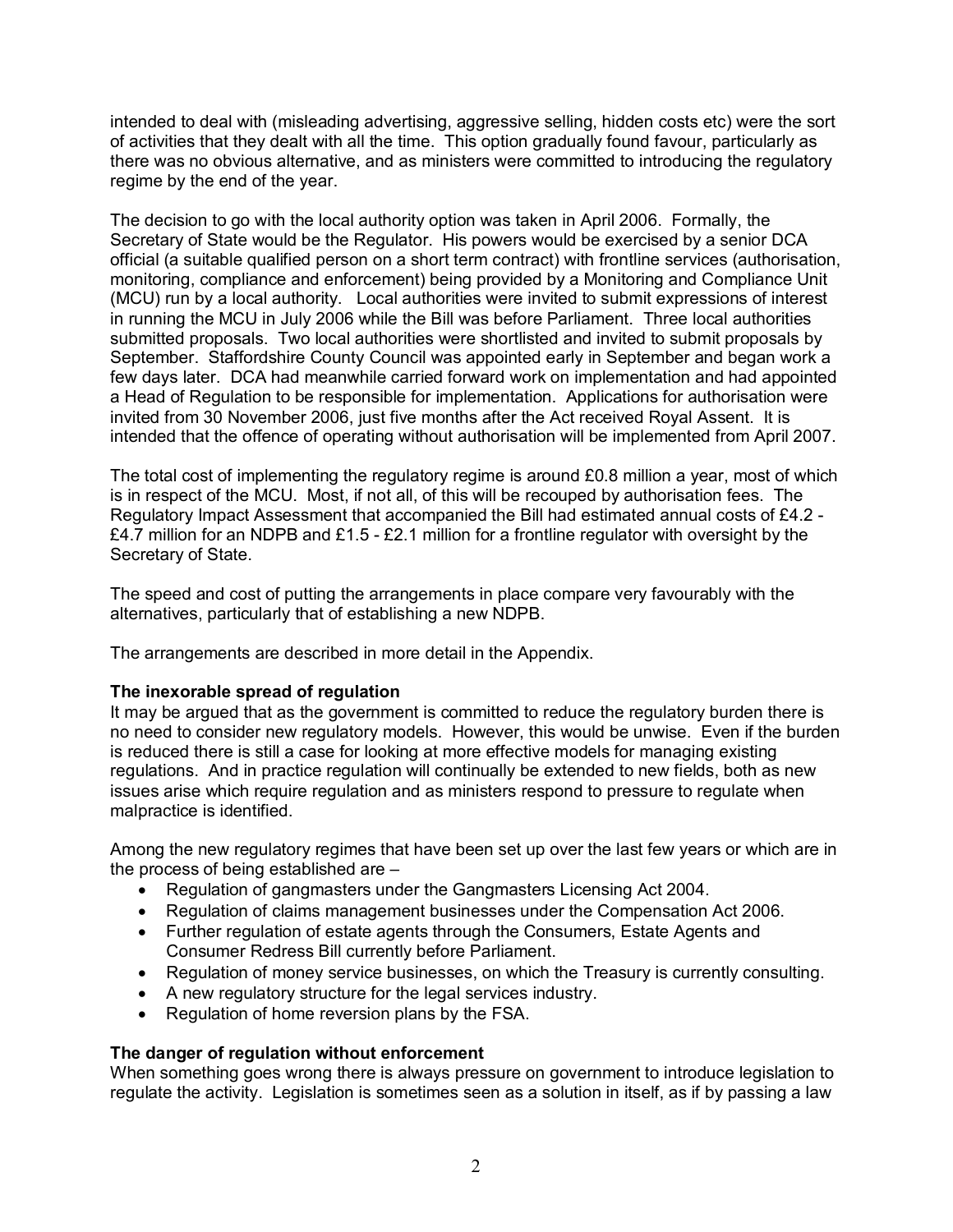against malpractice then that malpractice will automatically stop. Often there are calls to introduce legislation to regulate activities that are already regulated, but where there has been no enforcement.

The best example of this recently is the Gangmasters (Licensing) Act 2004. The legislation began as a Private Member's Bill introduced by Jim Sheridan MP. In making the case for the legislation, he said: "Rogue gangmasters are exploiting workers, undercutting legitimate labour providers, defrauding the taxpayer and engaging in a range of criminal activities. They are bad for workers, bad for business, bad for taxpayers and, more importantly, bad for our society, yet there is no law to regulate them." In fact, there is a battery of laws governing the provision of labour. And it is by definition wrong to argue that there are no laws dealing with criminal activities as such activities exist only if there are laws. Mr Sheridan's line was supported by the Minister: "lawbreakers are responsible for considerable Exchequer fraud, health and safety offences, failure to pay the minimum wage and the use – rather the abuse – of illegal labour. Other forms of non-compliance are often associated with the exploitation of gang workers." As a result a law was passed which basically requires labour providers to comply with other laws.

There are no specific mechanisms to enforce many laws. Rather the police or local authorities or other bodies are given the responsibility. They have limited resources and have to decide where to concentrate their efforts. Naturally they do so on areas where there is most consumer detriment and where they can be effective, although increasingly they now do so to meet government targets. This means that there are areas of the law where enforcement is negligible. The areas fall into two broad categories –

- Areas where there is no significant detriment. A good example is the legal requirement on those employing children of school leaving age to have written parental and local authority consent (a BRTF report indicated that this was not observed in about 90% of cases).
- · Areas where enforcement is too difficult legislation on employing illegal workers, and rogue estate agents, builders and garages. In the latter three cases the consumer is often not aware that he has been ripped off; mystery shopping and proactive enforcement is needed if the law is to be enforced.

Where there is no enforcement the legislation can worsen the problem. Crooks are generally are too willing to say that they are "strictly regulated under the XXXX Act" and even to advertise that they are government approved. This point has been illustrated with the Gangmasters (Licensing) Act 2004. The provision of labour lends itself to malpractice. Tax evasion is easy. A labour provider can engage workers, pay them cash so both evade tax, and supply them to a packhouse at a rate well below that of legitimate labour providers. Prior to the Act some labour users, pressurised by the supermarkets, at least did some due diligence on the labour users, as they did not want to be accused of involvement in illegal activities. However, a number of crooked labour providers had no trouble in obtaining licences and could in effect market themselves as government approved. Labour users could feel free to use labour providers that had been licensed even though they knew that the rates they were charging were such that tax evasion was taking place. Licensing can therefore give respectability to the illegitimate.

### **Government policy on regulatory structures**

The Hampton Review of regulation was published on Budget Day in March 2005 and the conclusions were immediately accepted by the government as a whole without any external consultation. The proposals are now in the process of being implemented.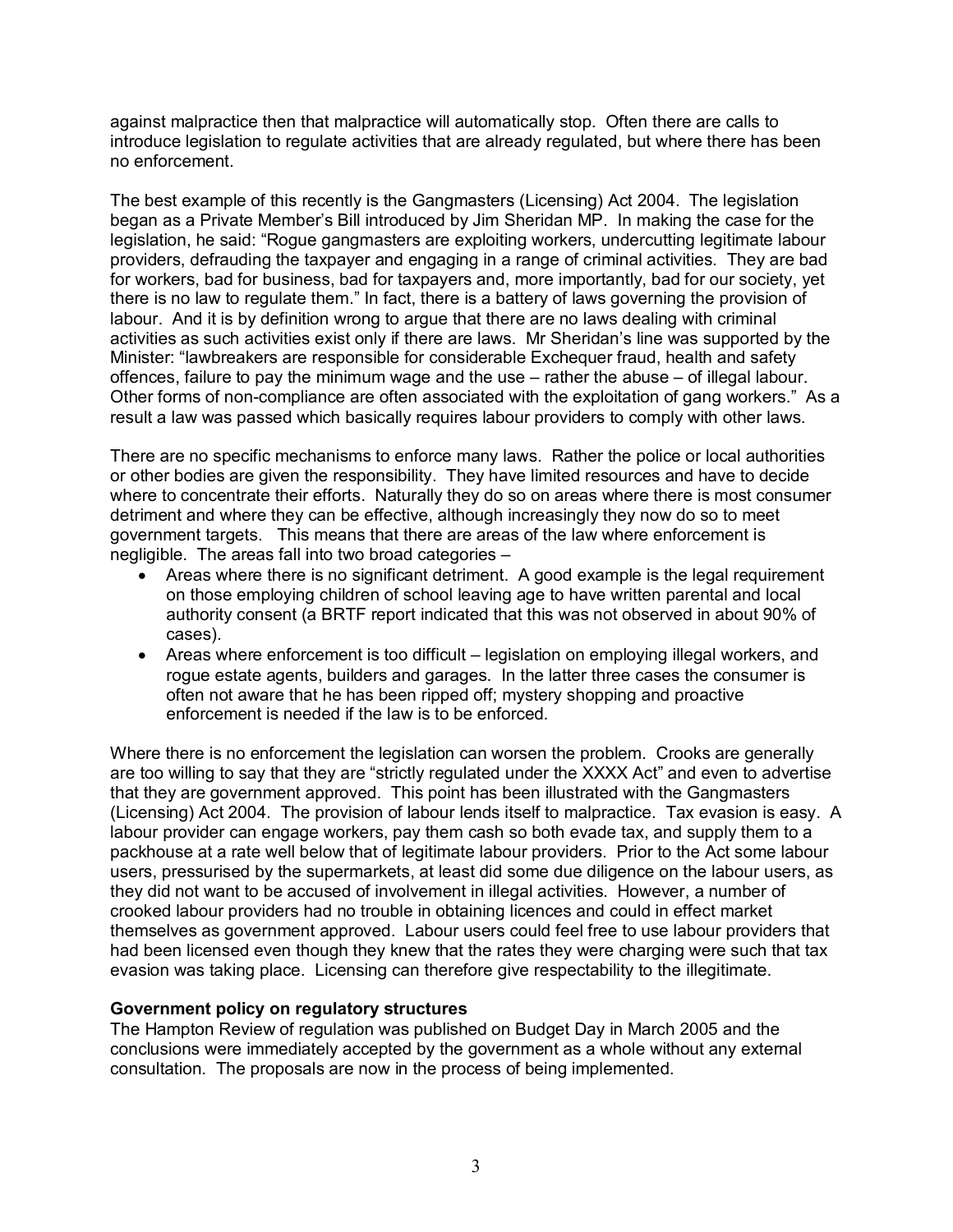The report recommended that the administration of new policies and regulators should be based on a set of principles. These are reproduced below.

- · "Regulators, and the regulatory system as a whole, should use comprehensive risk assessment to concentrate resources on the areas that need them most;
- · Regulators should be accountable for the efficiency and effectiveness of their activities, while remaining independent in the decisions they take;
- · All regulations should be written so that they are easily understood, easily implemented, and easily enforced, and all interested parties should be consulted when they are being drafted;
- · No inspection should take place without a reason;
- · Businesses should not have to give unnecessary information, nor give the same piece of information twice;
- · The few businesses that persistently break regulations should be identified quickly, and face proportionate and meaningful sanctions;
- · Regulators should provide authoritative, accessible advice easily and cheaply;
- · When new policies are being developed, explicit consideration should be given to how they can be enforced using existing systems and data to minimise the administrative burden imposed;
- · Regulators should be of the right size and scope, and no new regulator should be created where an existing one can do the work; and
- Regulators should recognise that a key element of their activity will be to allow, or even encourage, economic progress and only to intervene when there is a clear case for protection."

The report said that a major problem with the current regulatory structure was the problems caused by complexity, in particular overlapping areas of responsibility and small bodies having limited efficiency in the use of resources. The organisational problems of small bodies are analysed in paragraphs 4.26 and 4.27 which are reproduced below.

"4.26 While smaller regulators can create small centres of expertise, they do not benefit from the sharing of experience and expertise that larger organisations can more readily embrace. The complexity of structure at a national level can be seen in the proliferation of small regulators – 31 regulators within the review's remit have fewer than 100 staff, and twelve have fewer than 20. Regulators of that size are unlikely to be able to allocate resources efficiently, and lack political and institutional prominence. Within themselves, they cannot carry out broad risk assessments, or easily understand the cumulative burden of the regulations they are imposing. More broadly, it is difficult for Government to allocate resources to areas of importance if funding for regulation is balkanised among so many different bodies.

4.27 Further, the existence of a large number of national regulators, with their different cultures, approaches and focus on specific market segments or business activities, significantly inhibits the prospect of introducing a collectively agreed approach to risk assessment of inspection programmes and form filling requirements. A more consolidated regulatory landscape would allow not only the introduction of a more uniform approach to risk, but also simplify the process of ensuring that the national regulations adopt and mainstream Hampton principles."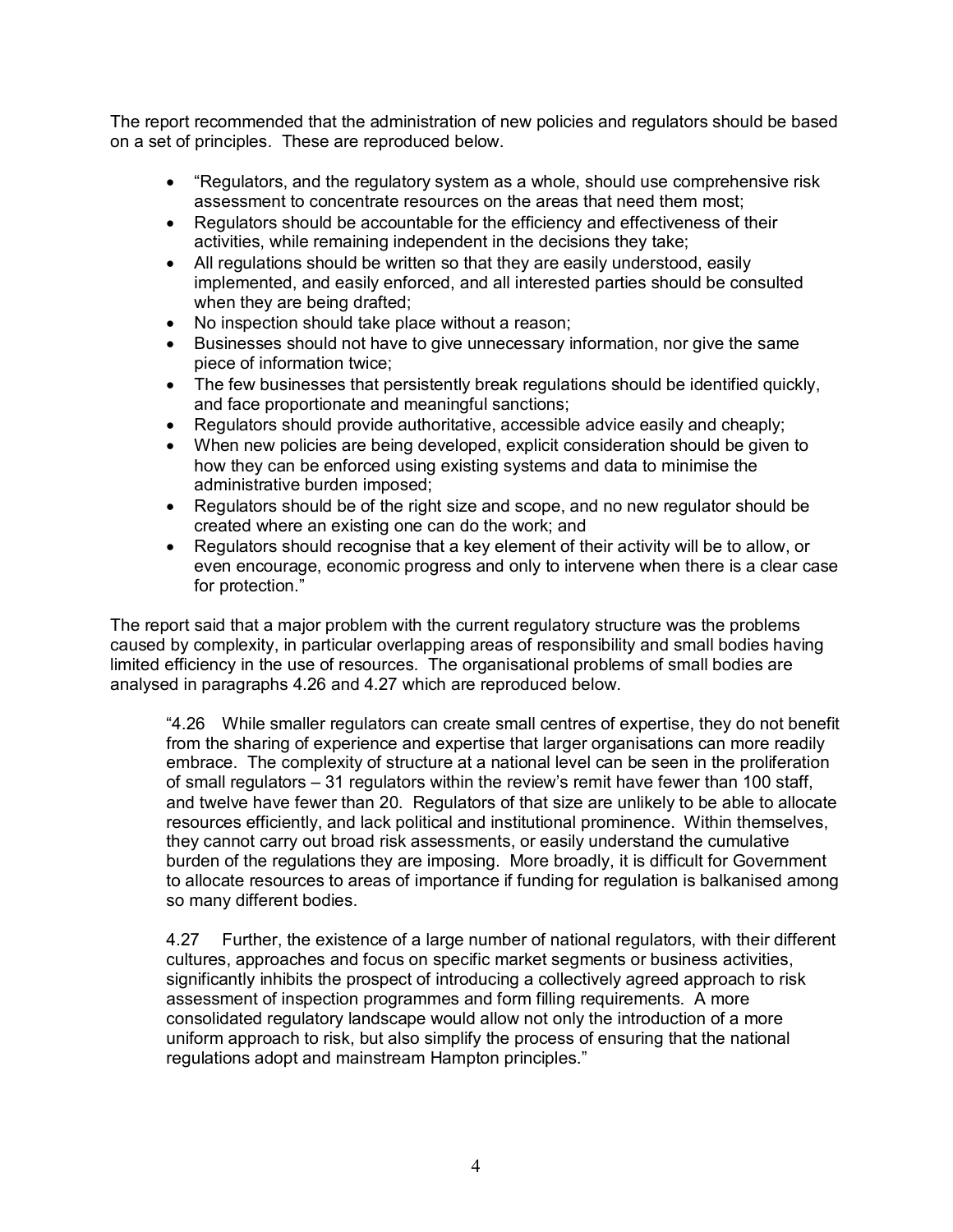Hampton concluded that no new regulator should be created where are existing one can do the work and that consolidation of regulators should take place around key regulatory themes. One of the themes was "consumer protection and trading standards". The intention was that a new body would bring together the consumer protection work of the Office of Fair Trading with the responsibility of overseeing the work of local authorities on trading standards issues. However, at the end of 2005 in the Pre Budget Report the Chancellor announced that the proposal to establish a new body had been abandoned. Instead, a Local Better Regulation Office would be established and that he OFT would take over the other functions envisaged for the new regulator.

### **Regulatory bodies**

Where an activity is being subject to regulation an existing regulator can take on the task. The Financial Services Authority has had its remit steadily extended in this way, taking on for example insurance intermediaries and mortgage intermediaries and lenders.

The more usual model where a new activity is subject to regulation is to establish a new regulator. This normally, although not always, takes the form of a non-departmental public body (NDPB). Typically, the primary legislation will provide for regulations to prescribe the detail of the constitution and method of operation of the regulatory body. After the Regulations have been made the chairman and other members of the regulatory body are recruited, using the standard public appointments procedures. The first chief executive may well be a departmental appointment or may be recruited at the same time as the Chairman. The whole process is likely to be quite protracted, as can be illustrated by one of the smaller regulatory bodies, the Gangmasters Licensing Authority –

- · June 2004 Gangmasters (Licensing) Act received Royal Assent.
- · July 2004 consultation begins of the constitution and structure of the Gangmasters Licensing Authority.
- · January 2005 Chairman and Chief Executive appointed.
- · October 2005 Consultation begins on rules of conduct.
- · March 2006 Rules of conduct finalised.
- · May 2006 Applications for licences begin.
- · October 2006 Offence of operating without a licence.

It was therefore 28 months between enactment of the legislation and the legislation being fully implemented. This procedure and the timescale have a number of disadvantages –

- The long timescale mean that the nature of the problem may change between enactment of the legislation and the legislation coming into effect. In particular businesses at which the regulation is targeted have ample time to work out how to minimise the impact of the legislation and to reorganise their activities accordingly.
- The people responsible for implementing the legislation are often different from the people responsible for its content. Practical implementation issues may not be given sufficient weight, and there is scope for the two groups of people to blame each other when things begin to go wrong.

Establishing a new regulatory body is itself expensive; generally new resources are acquired rather than existing resources being used. The Gangmasters Licensing Authority has a board of 30 (admittedly all but the Chairman unpaid), a staff of 45, an office in Nottingham, a human resource function, a corporate service function and an IT function. Finance and corporate services alone are budgeted at £359,000 in 2007/08.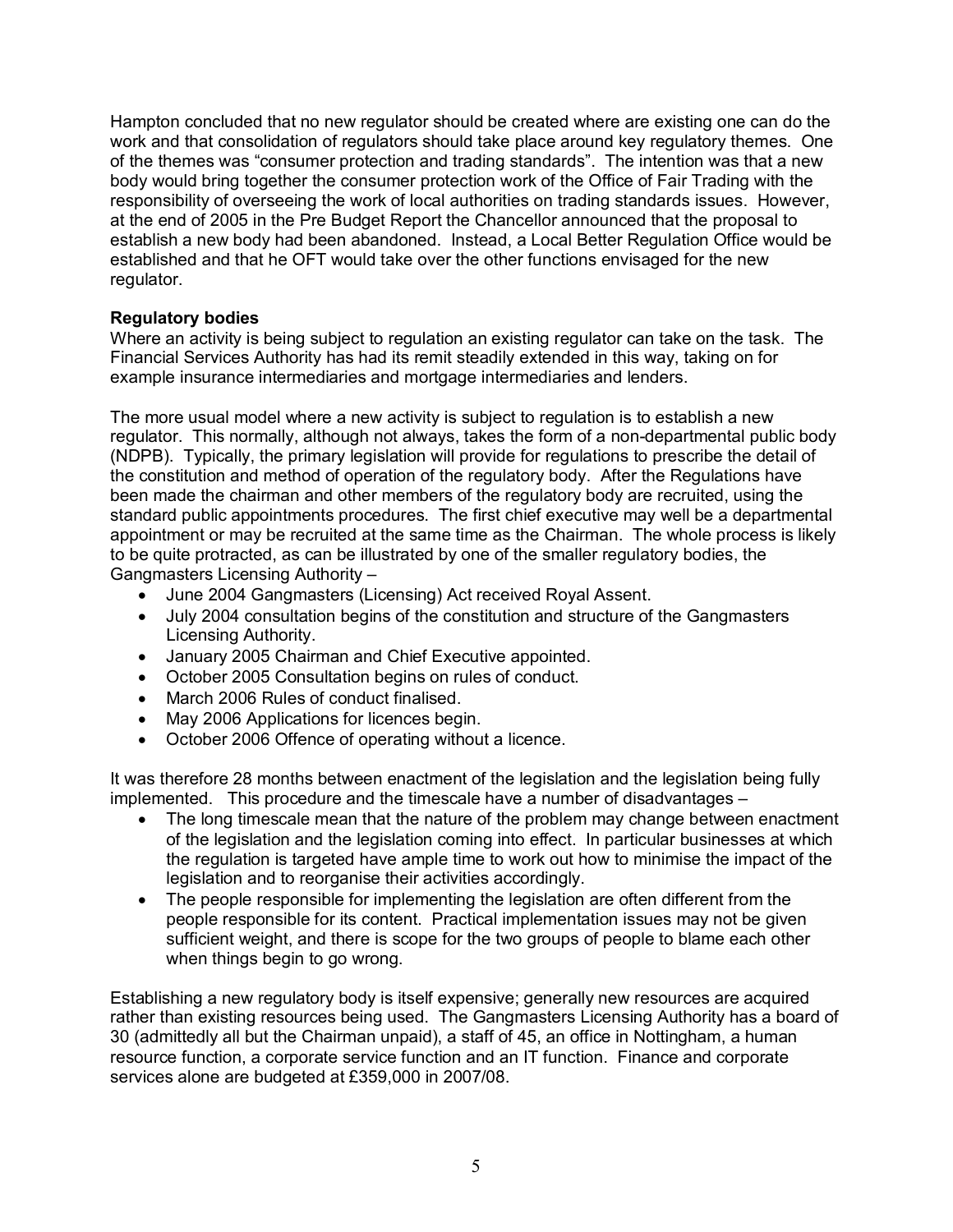### **The partnership model using a trading standards service**

The trading standards model can be summarised as follows –

- · The legislation provides for the relevant Secretary of State (or the Office of Fair Trading for which the model is equally applicable) to be the regulator.
- The Secretary of State appoints an official (who may an outsider with suitable regulatory experience) to exercise his powers. That official is in effect "the regulator" and needs to have a public profile as such rather than being an anonymous civil servant.
- A specification is drawn up for a trading standards service to provide frontline services conducting the authorisation process, monitoring, compliance and enforcement. Local authorities are invited to submit expressions of interest; a short list is then drawn up for a formal evaluation process and an appointment duly made. The specification should provide for the service to begin within a short time of selection and should be flexible. There should be no requirement for a detailed listing of inputs but there should be a requirement for upsizing or downsizing during the life of the contract. Three years is probably the right time for the initial contract. The timescale for inviting expressions of interest and then for making full proposals should deliberately be tight; local authorities unable to respond quickly are not the sort of organisations that are capable of running frontline regulatory services.
- · A contract is duly entered into between the Department and the local authority.

The model is not appropriate for all type of activity. The activity must be one for which the skillset of local authority trading standards services is appropriate. The characteristics of such services include –

- · A licensing or authorisation regime.
- · A large number of market participants certainly over 300.
- · Businesses in the market being relatively small scale with most operating locally.
- · Malpractice largely being in respect of dealings with the public.

A key issue is the price of the contract. There are two broad approaches that can be used in the tender exercise –

- · Specifying tasks and outcomes and the price within which they must be achieved and asking local authorities to explain how they would approach the task and with what resources – the approach used for the Compensation Act.
- Specifying tasks and outcomes and asking local authorities to quote a price.

With either approach the department has to have in its own mind a reasonable price for the contract. It will need to look at the experience of other regulators, come to a view about the sort of regulation it wants (basically how intrusive) and also make an assumption about the number of businesses that will seek authorisation or licences. On the final point is it sensible for the contract to be based on a range of possibilities with an agreement that if the number is higher then extra funding will be provided (which should not be difficult to fund as extra revenue will be obtained from those seeking authorisation or licences).

The official appointed as regulator and the head of the local authority unit will between them draw up the policies and procedures needed to implement the regulatory regime and a business plan to implement them. The official has a crucial role to play. He or she must ensure that that the local authority "delivers" and that the requirements of the department are met.

The benefits of the model are –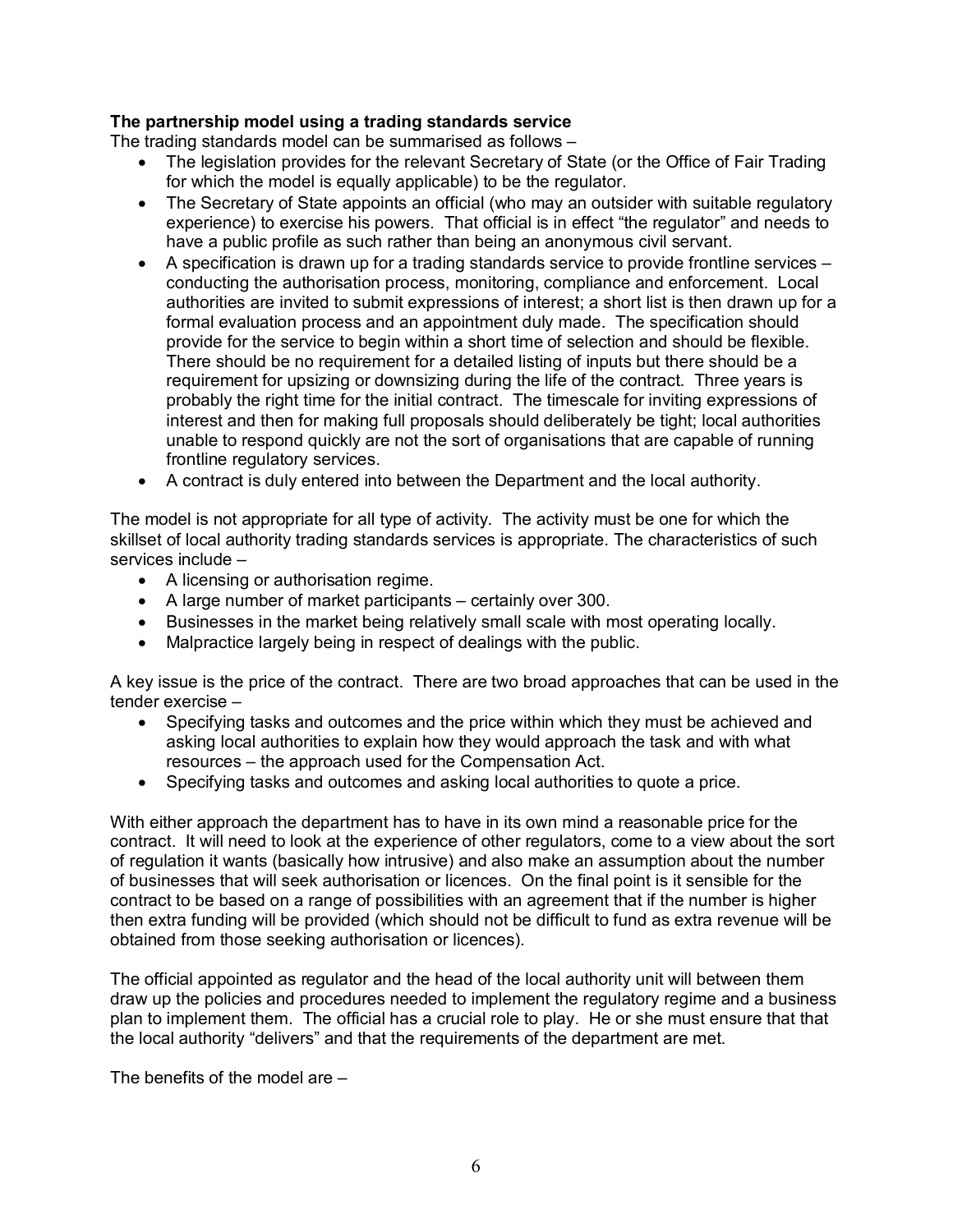- The local authority will to some extent be able to draw on its existing resources offices, IT and staff. This will be cheaper that starting afresh, and the operation can be up and running within a month.
- · Local authority officers will have experience in dealing with the sort of malpractice the regulation is concerned with.
- The trading standards service can use its contacts in the local authority and in the trading standards community to ask for information and help.

### **Effective regulation**

The substance of regulation is more important than the structure, although the right structure makes effective regulation easier to implement. There are some general lessons to be learned from the establishment and operation of regulatory regimes -

- Establishing a new regulatory regime takes too long. Four years from a decision being taken and two years from Royal Assent to the offence of operation without authorisation is not unusual. Momentum is lost, top quality staff tend to be moved on to the next project and there is a risk that by the time regulation is introduced the world has changed significantly.
- The market adapts to regulation. The regulatory framework is a factor any business has to take into account in planning and implementing its strategy. It may reorganise its business to circumvent regulation. Predictions of the number of businesses that will be regulated can prove wide of the mark for this reason (the Security Industry Authority and the Gangmasters Licensing Authority both suffered this problem). This point is connected with the previous one; the longer the lead-in time the more the market is able to adapt.
- · Policing the perimeter is always a problem. Wherever the line is drawn there will always be those just on the other side of it and those able to move to the other side. This factor combines with the previous one – one of the key judgements is where to draw the line.
- There is often a failure to understand the nature of the business being regulated with no adequate market analysis being undertaken. A comprehensive analysis is necessary at an early stage of the process as an essential input into the design and operation of the regulatory regime. The regulator should take responsibility for this study, using consultants only to provide an input.
- · Regulation invariably tends to go wider than was initially intended (the Gangmasters Licensing Authority covers high street employment agencies and in the security industry there was a debate as to whether stewards at cricket matches should be covered).
- · While regulators all claim to focus on substance, in practice there is a focus of process. This is largely because the people responsible for monitoring and compliance work are by nature experts on process.
- · Related to the previous point, regulators tend to focus on those who are most visible and who have records that can be inspected.
- · Enforcement is more important than rules or penalties. If people believe they will not be caught the penalty is of little significance.
- · Regulation is a very blunt instrument.
- Regulation has unintended, although frequently predictable, consequences. The regulator needs to be able to adapt to these.

A new regulator to bear these points in mind, partly to ensure that expectations are realistic and partly to factor then into the design of the regulatory structure, in particular by seeking the most effective way of securing compliance.

There are some basic rules for establishing an effective regulatory regime –

· Careful planning and appropriate project management.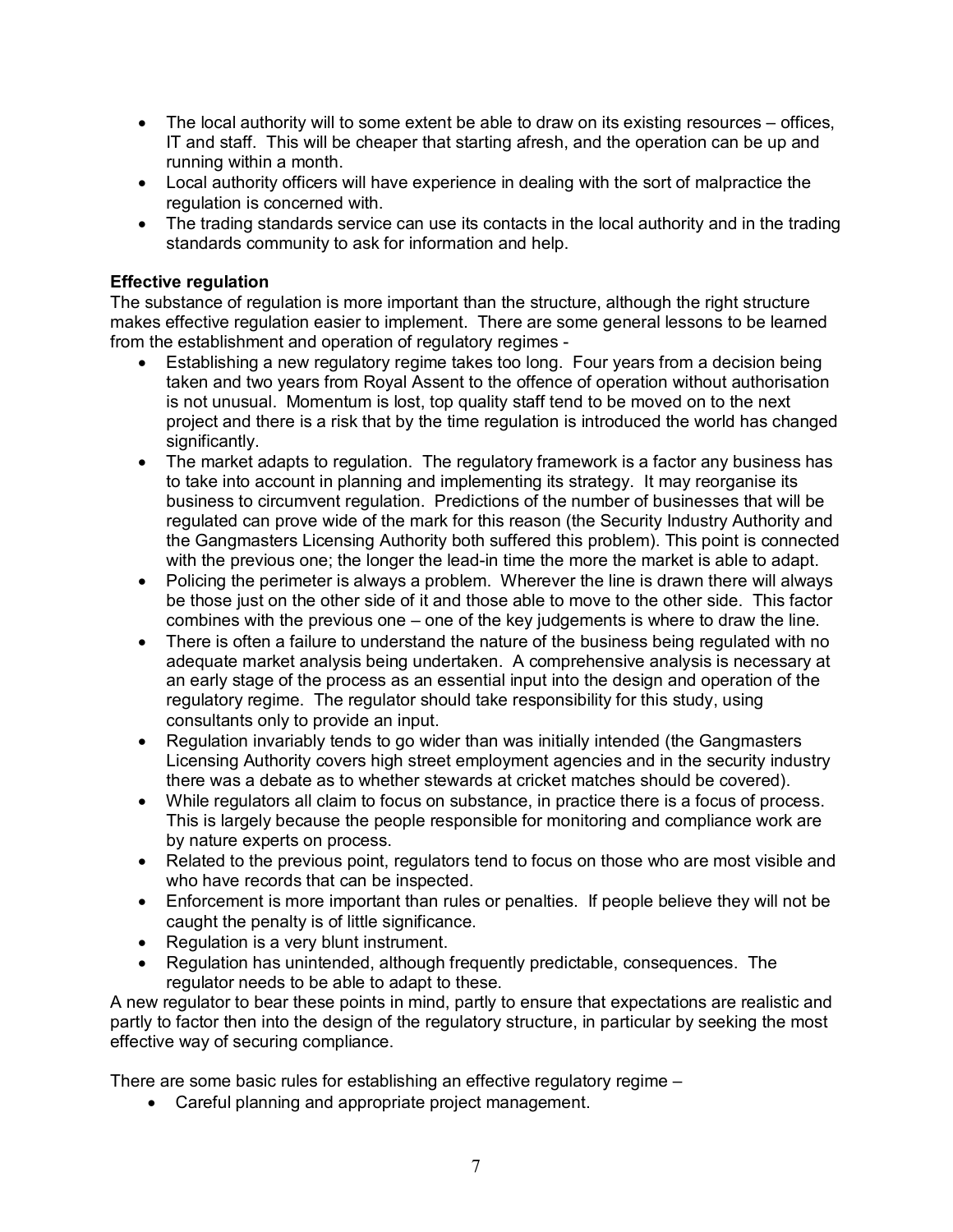- · Extensive efforts to understand the activities being regulated, mainly through contact with the industry and other stakeholders.
- · Concentration on the main objective and the big issues.
- Liberally borrowing from others and avoiding the "not invented here syndrome". For example, the Claims Management Regulator borrowed the application form, professional indemnity insurance rules and the fee scale from the FSA and the client account rules from the Council for Licensed Conveyancers.
- Setting a realistic timetable and sticking to it.
- Taking full account of practical issues in drafting the legislation. Often it is only by drafting the final rules that what is required in legislation becomes clear.
- · Engaging in extensive and meaningful consultation. The primary objective of the consultation programme is to ensure that the final rules achieve the objectives of the regulation. The consultation process serves an additional purpose of helping inform claims management businesses about the legislation and helps secure their buy-in. Effective consultation must include –
	- o Formal consultation exercises.
	- o One-to-one meetings with the leading industries bodies and individual companies.
	- $\circ$  If there is not an effective trade association for the sector being regulated then helping to create one by leaning on the major industry participants. An effective trade association can make a major contribution to the introduction of a new regulatory regime by acting as a channel for communications and providing a useful sounding body for early stage consultation.
	- o Commissioning expert reports were appropriate.
	- o Holding meetings of all interested parties where competing views can be debated. Bilaterals enable stakeholders to express views that go unchallenged and do not expose them to the views of others. A consultative group is far more likely to lead to outcomes which will have broad support. DCA established a Regulatory Consultative Group in July 2006; it has since met approximately monthly and has had a very valuable input into the secondary legislation and the implementation of regulation.
- The application process should be a key part of the regulatory process. The application form (which itself should be the subject of formal consultation) should be designed to give the regulator the information he needs about the business and also to force the business to confirm that it complies with the conduct of business rules.
- · The monitoring and compliance programme must be capable of having an immediate impact. It needs to be designed so that businesses will understand immediately that enforcement is built into the system.
- · A comprehensive communications programme, built around a website.

### **Using the principle to enforce existing rules**

The paper so far has dealt with a new regulatory regime. However, there is a slight variation which should be considered which is based on three critical assumptions -

- · Legislation is already in place to deal with most forms of malpractice.
- · Rules are not enforced because there is no means to do so.
- Registration provides a valuable function in itself by providing essential information about market participants and facilitating the enforcement of rules.

The variation involves a legal requirement on businesses to register and to pay a registration fee the proceeds of which would be used to fund a monitoring and compliance unit that could be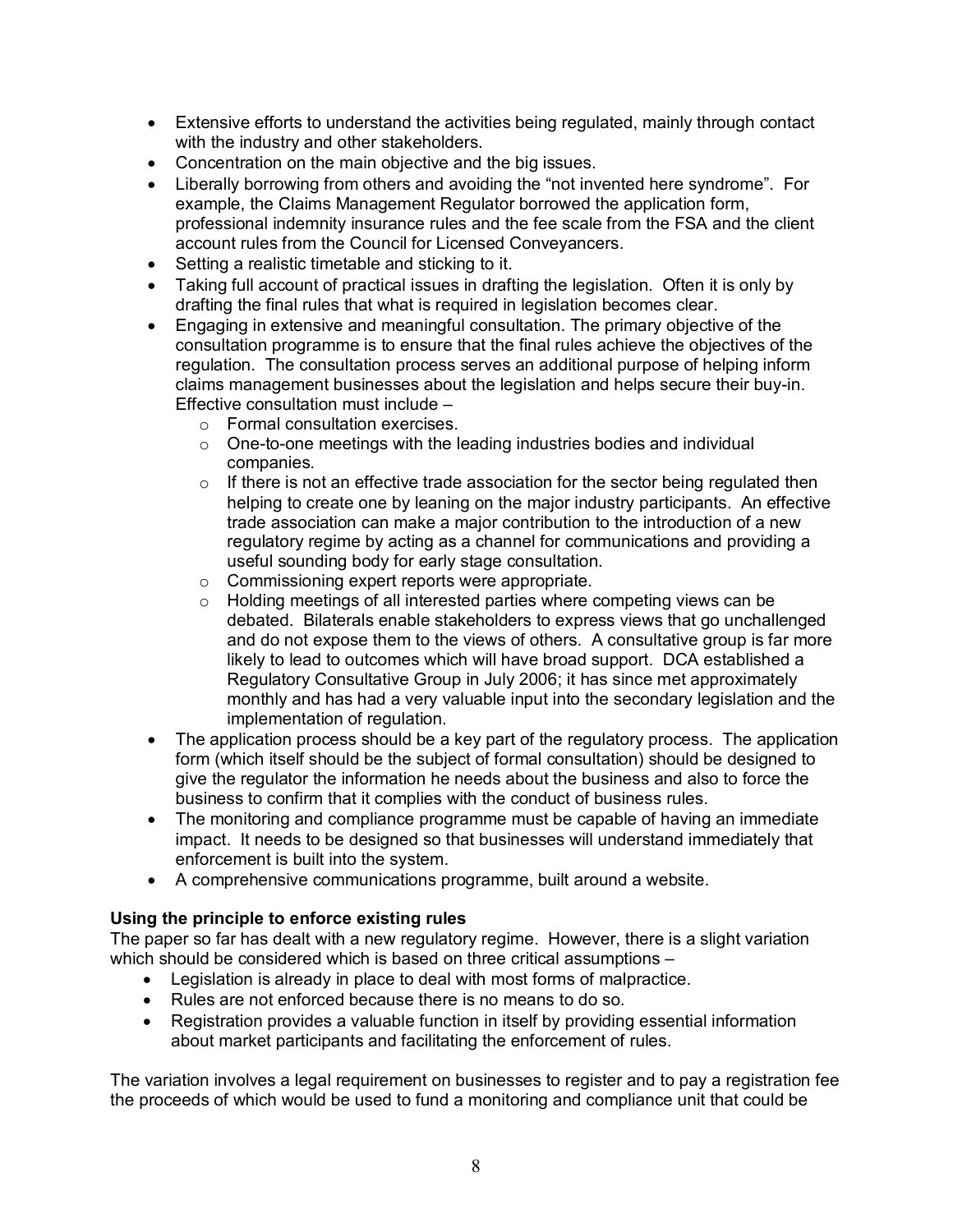based either in the OFT or more likely in one or more trading standards services. The registration form would require essential information about the business and the people running it and could also require the business to confirm that it complies with specific legal requirements. The monitoring and compliance unit would devise a strategy for dealing with malpractice that might include paper returns, inspections on a risk assessed basis and mystery shopping followed by prosecutions using existing laws and procedures. Such a model could work effectively in sectors such as the building trade, car repairs, estate agency, travel agency and undertakers.

\*\*\*\*\*\*\*\*\*\*\*\*\*\*\*\*\*\*\*\*\*\*\*\*\*\*\*\*\*\*\*\*\*\*\*\*\*\*\*\*\*\*\*\*\*\*\*\*

Mark Boleat Head of Claims Management Regulation Department for Constitutional Affairs Tel: 07770 441377 E-mail: mark.boleat@btinternet.com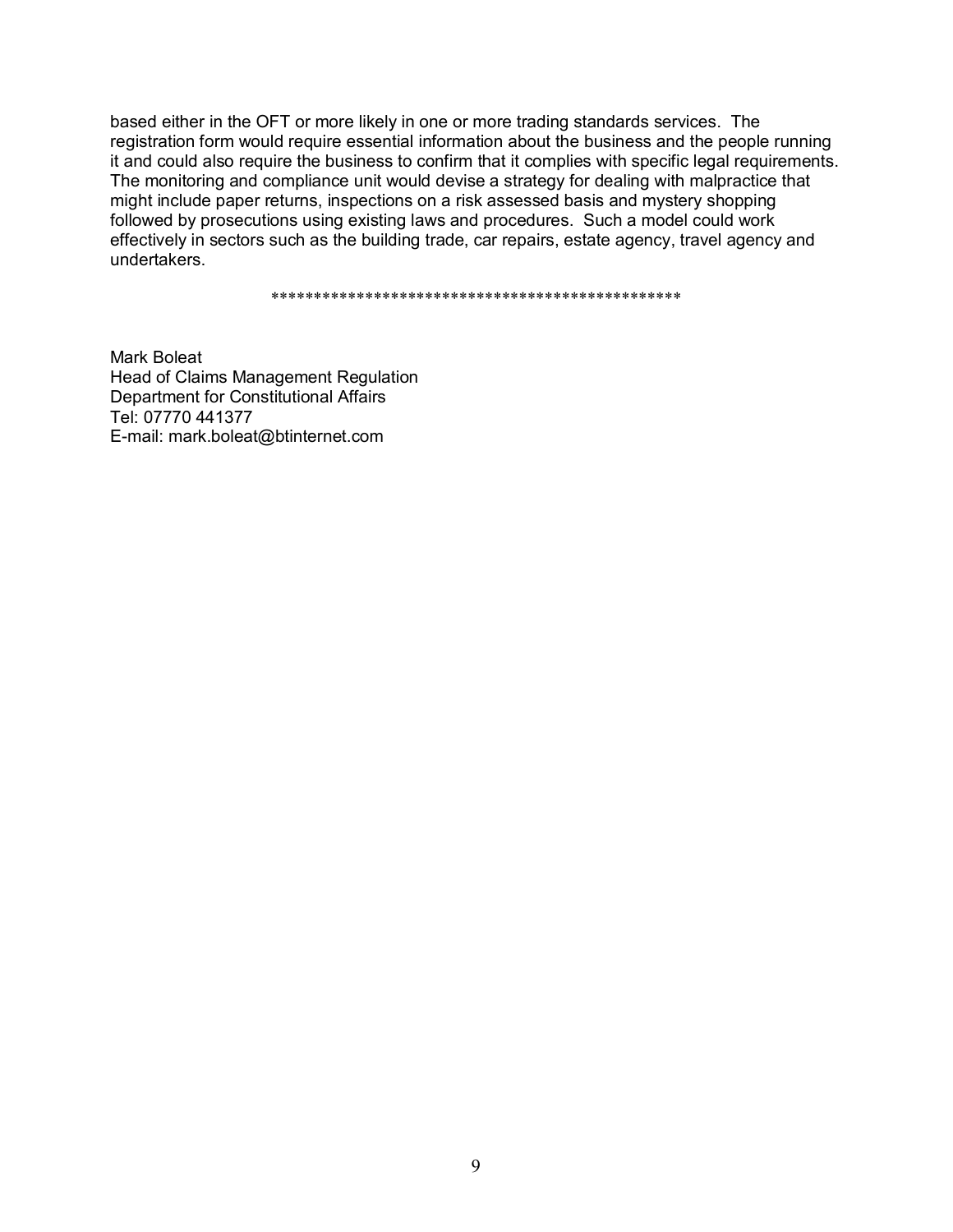## **Appendix The Compensation Act Structure**

The Compensation Act 2006 was enacted very quickly. The decision to legislate was taken by the Department for Constitutional Affairs (DCA) in May 2005; by July 2006 the Act had become law. Its basic purpose is to regulate the activities of those who provide claims management services. It was thought that there were about 500 such businesses, together many small scale introducers. The activities ranged from representation — similar to a service provided by a lawyer — through to case management and referral. Most such businesses were not already regulated for any purpose; some were regulated by the FSA for their insurance activities. Basically however, the regulation was of a fairly small number of businesses in a small market, worth no more than £400 million a year.

### **The Act**

When the legislation was introduced a trade body, the Claims Standards Council, expressed a desire to turn in itself into a regulatory body, although there was no certainty that this could be achieved. The Act accordingly allowed for every type of regulatory structure. The Secretary of State was empowered to —

- · Establish a new regulator.
- · Designate an existing body to take on the role of regulator.
- · Undertake the role of regulator.

### **Exploring the options**

DCA explored all the options. A consultant was retained to advise on whether the Claims Standards Council could turn itself into an effective regulator. The report, and the Council's response to it, were conclusive - that the Council could not be the regulator. DCA then explored the option of using an existing regulator. There were three possibilities: the Law Society, the Office of Fair Trading and the Financial Services Authority. However, none proved able and willing to take on the role.

This left direct regulation as the only option. DCA had no wish to provide frontline regulatory services itself and therefore looked at the outsourcing option.

### **The selected model**

The model adopted has the following structure –

- · The Secretary of State is formally the regulator.
- The Secretary of State has appointed an individual as "Claims Management Regulator" ("the Regulator"). That individual has responsibility for the implementation of the regulatory regime. However, he is not the designated "regulator*"* (although this would be an option) but rather exercises the powers on behalf of the Secretary of State. The individual must be a DCA official. A suitably qualified outsider was appointed as a temporary civil servant to hold this position.
- · A Regulatory Consultative Group was established. This has no legal status or powers. It comprises nominees of relevant stakeholders. Its function is to oversee the operation of the regulatory regime and to provide advice and guidance to the Regulator.
- · The administration of the regulatory regime and compliance and enforcement activity is outsourced on a three year contract to a Monitoring and Compliance Unit (MCU). This is responsible for handling and vetting applications for authorisation, maintaining a public register of authorised persons, monitoring authorised persons including running or managing an inspection process, enforcing the authorisation conditions, policing the perimeter and taking enforcement action. It has no responsibility that has formally been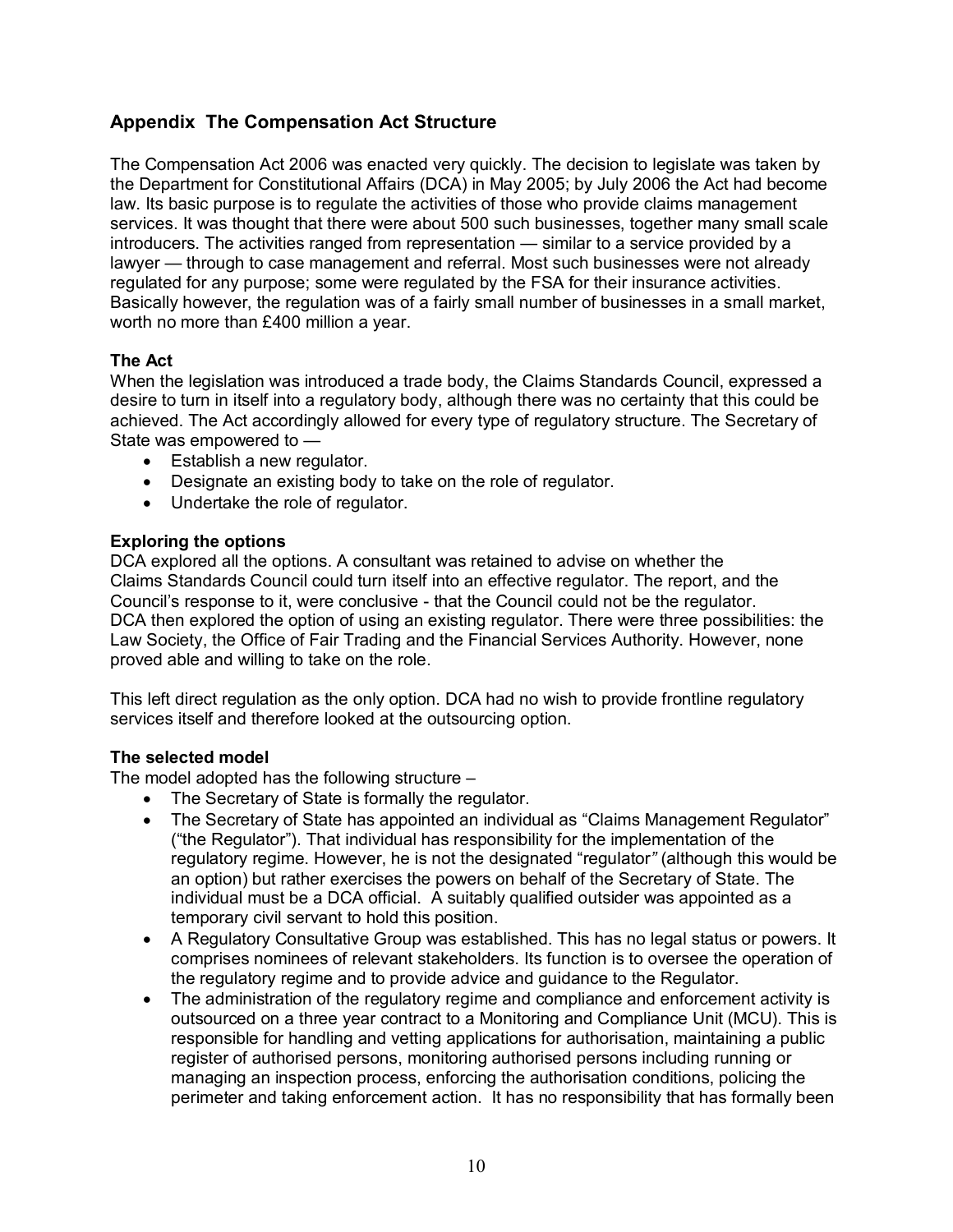delegated to the Regulator. Rather, it advises the Regulator when he has to take any decision, for example on the granting of authorisation, the removal of authorisation or prosecutions.

### **Consultation**

–

The claims management industry was not an easy industry to understand let alone consult with

- It was not a single industry; the businesses dealing with endowment compensation are not in the same market as those dealing with personal injury compensation. In effect there are two separate industries.
- · Claims management businesses had little experience of regulation of any sort.
- · There were, as always, substantial vested interests.
- · There was no effective trade association.

The strategy for consultation involved –

- · Formal consultation documents in accordance with normal practical.
- · A series of seven consultation meetings around the country aimed at claims management businesses. In practice this was the only way that most of the industry was involved.
- · One to one meetings with the major businesses in the sector and with other stakeholders such as insurers and representatives of the legal profession.
- · Encouraging leading industry players to establish a proper trade association and involving that association in the consultation process. DCA officials attended all the early meetings of the association and spoke at its first annual meeting.
- · The establishment of a regulatory consultative group comprising representatives of all relevant stakeholders – the industry, other regulators, trade bodies, consumer groups etc. In practice this was the forum in which the key issues were thrashed out. It is all too easy for a trade body or a consumer group to promote untenable arguments and to make a nuisance of itself in doing so. However, it is more difficult for it to do so when it has to defend its position from those with a different point of view. The consultative group also helped to ensure that each participant was aware of the views of the others. The consultative group helped ensure that there was a broad consensus in support of the final outcome.

### **Rules of conduct**

There are only two predictable consequences of regulating an activity or a sector for the first time –

- (a) the nature of the market will change as some businesses leave the market, some stay in the market but seek to avoid regulation and others restructure to take account of regulation:
- (b) the regulation will have unintended and unpredictable consequences.

In devising the regulatory approach these factors have been taken fully into account. The regulations and rules have been drawn up on the expectation that people will seek to avoid them. The rules are simple and concentrate on a few key points –

- (a) prohibition of high pressure selling, including cold calling in person;
- (b) transparent contracts with no hidden or misleading charges;
- (c) no misleading advertising or marketing material;
- (d) disclosure of referral fees;
- (e) a cooling off period;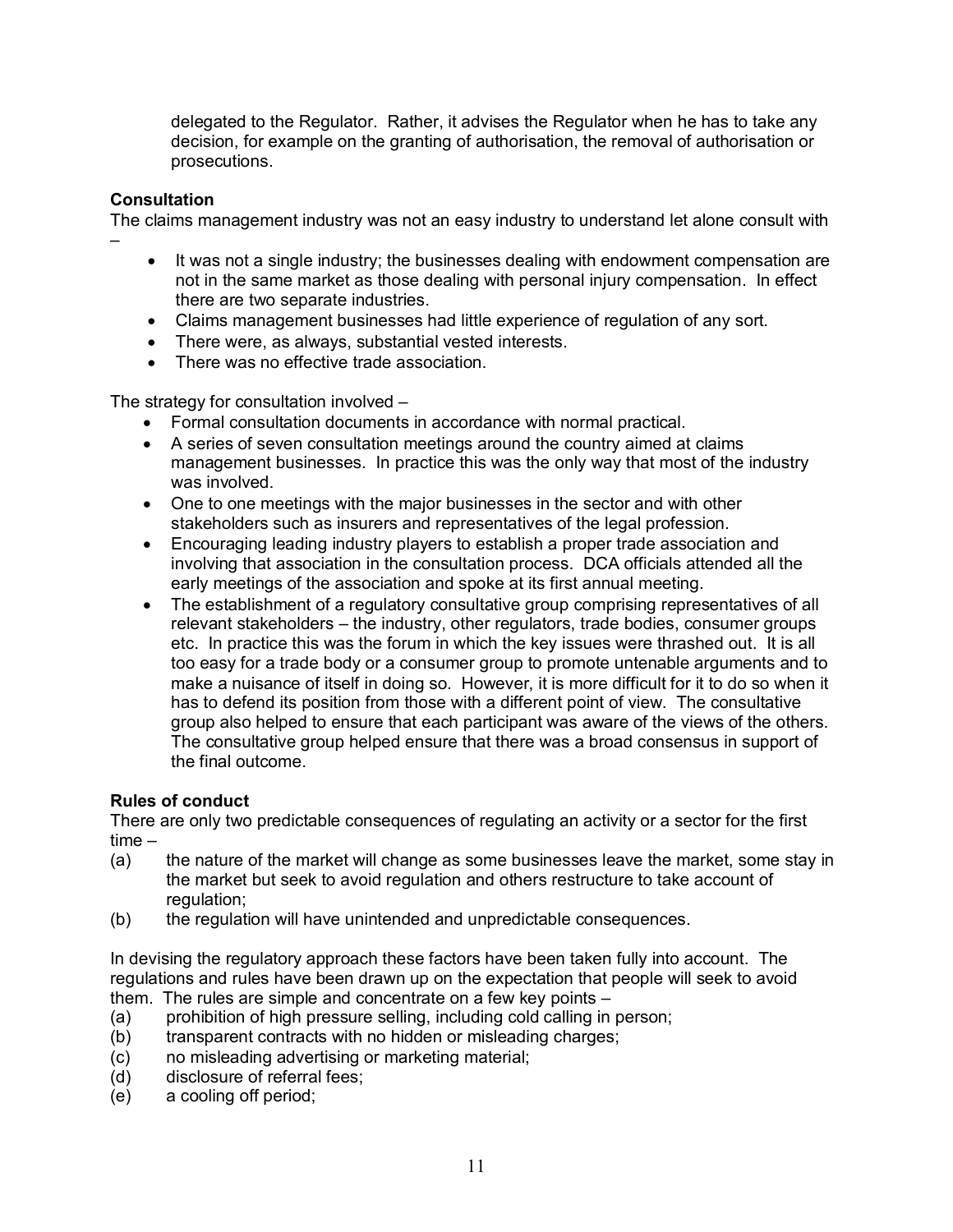- (f) a complaints procedure;
- (g) client accounts where client money is held.

The conduct rules are very brief, do not reproduce the laws or rules that already apply, concentrate on substance not process and do not go into fine detail.

### **The authorisation process**

The authorisation process was seen at the outset as the being the critical part of the regulatory regime. A good authorisation process should –

- · Deter those who engage in malpractice from applying because they know that they will not be authorised.
- · Help to achieve compliance with the rules primarily through a self-certification statement.
- · Provide essential information about the businesses that can be used subsequently in monitoring and compliance work.

Some regulatory regimes are built on the premise that companies are responsible for malpractice. They are not; people are. Accordingly a series of risk factors was drawn up  $-$ 

- (a) a history in respect of prosecutions, regulatory action etc;
- (b) involvement in a large number of different businesses undertaking similar activity, particularly where some of the companies have ceased trading;
- (c) involvement in businesses that have misleading marketing material or misleading contracts;
- (d) involvement in high pressure selling and the improper generation of leads;
- (e) involvement in businesses about which there have been a significant number of complaints;
- (f) lack of transparency and competence.

These factors were applied both to the individuals and the companies concerned. That is –

- (a) businesses that scored significantly on these factors were regarded as high risk as were the individuals involved in them, even if the individuals did not score on the indicators;
- (b) individuals that scored significantly on these factors were regarded as high risk as were the businesses they were involved in, even if the businesses themselves did not score on the indicators.

The risk factors were used in the design of the application form. In particular the form asked for –

- (a) details of directors, partners and anyone else capable of having a significant influence on the policy or management of the business;
- (b) details of regulatory action against both the business and the individuals involved in it;
- (c) details of all claims management businesses in which those involved with an applicant have been involved in the previous five years;
- (d) self-certification that the business complies with the rules of conduct.

To enable the risk factors to be used in the authorisation process a database was constructed of all known claims management businesses and the individuals involved in them. The database includes evidence of the risk factors previously identified. The database was constructed from –

- (a) complaints made to DCA and the Regulator;
- (b) press reports;
- (c) intelligence provided by interested parties (the nature of the activity being regulated means that there is no shortage of intelligence);
- (d) a request for relevant information from trading standards services and other sources;